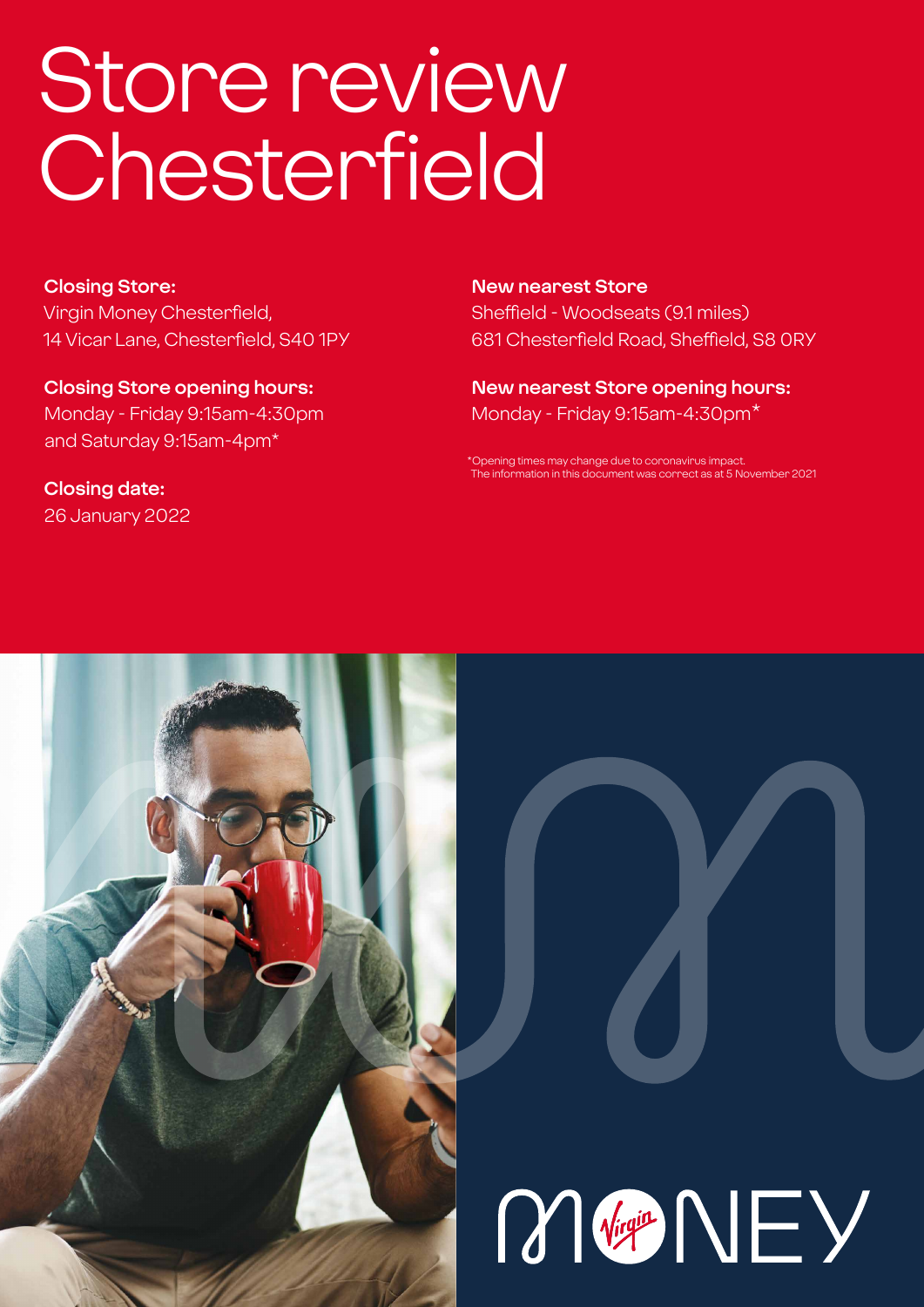# Summary of discussions

This Store review shares the outcome of discussions following the closure announcement for Chesterfield Store. It also contains our contact information if you have any questions or need help before or after the Store closes.

Since the closure announcement, we've been speaking to customers and local stakeholders to find out how we can limit the effects of this closure as much as possible. This has included reaching out to vulnerable and potentially vulnerable customers to offer additional support.

### Why we're closing your Store

More and more customers are taking advantage of our digital services and only visiting Stores when they want to discuss a significant life event. Between April 2019 and July 2021 we've seen digital registrations increase from 48.7% to 57.6% across our personal customers, and daily internet banking and mobile app logins are up 66%.

It's important to balance investment in digital services with making sure our Store network continues to meet the needs of our customers. This means that we've made the difficult decision to close a number of Stores.

This decision has been reached after considerable thought and analysis which includes input from local management.

Our Stores will continue to be a really important part of what we do and we've recently refreshed and revitalised them now that we're one Virgin Money brand.

### Just so you know

When we announced the Chesterfield Store was closing, we published an impact assessment. This provided more information on why we made the decision and ways in which customers could continue to make the most of our banking services. Head to **virginmoney.com/store-closures** or ask in Store to find out more.

# Feedback from customers and local stakeholders

### Customer feedback

Some customers have raised concerns over the closure of the Store. We've been speaking to them about their personal circumstances and providing information on ways to continue to bank with us. We're confident that the transfer of accounts to the new Store will be smooth and there are alternative ways to bank with us locally or by using our digital services. These include:

- > Should a customer wish to use a Store for general advice or to discuss a product, Sheffield Woodseats Store is 9.1 miles away and there are a further 3 Stores within 14 miles.
- > There are other ATMs in the area that are free to use.
- > Our mobile, internet and telephone banking facilities allow customers to do most day-to-day tasks, like balance checks, viewing transactions, transferring money between accounts, paying bills and cancelling / amending regular payments. Customers can even pay in a cheque on the go.
- > Customers are also able to use our mobile app to make external payments in a number of different ways and we're continuing to make our digital banking services bigger and better.
- > The local full service Post Office is located nearby on 4 Middle Pavement and provides personal and business customers with an alternative way to do their day-to-day banking transactions, such as cash withdrawals and paying in cash and cheques. Head to **www.postoffice.co.uk/branch-finder** to find other Post Office locations.
- > Customers can get all the information about our products and services, or raise any concerns by calling us on **0800 121 7365**. Our opening times are 7am to 9pm Monday to Saturday and 10am to 5pm on Sundays.

### Stakeholder & community feedback

Toby Perkins MP asked to meet with the Bank regarding the closure. This meeting took place on 14 October and Lyn Rose has committed to sharing insights from our engagement with customers on the support they will need to adjust through closure with Mr Perkins. Mr Perkins has subsequently tweeted his disappointment at the closure decision.

Some customers have raised concerns over parking access at our nearest Store in Woodseats, Sheffield, as the parking available is street parking. With Mansfield just 12 miles south, a number of customers have advised they will be using this Store instead.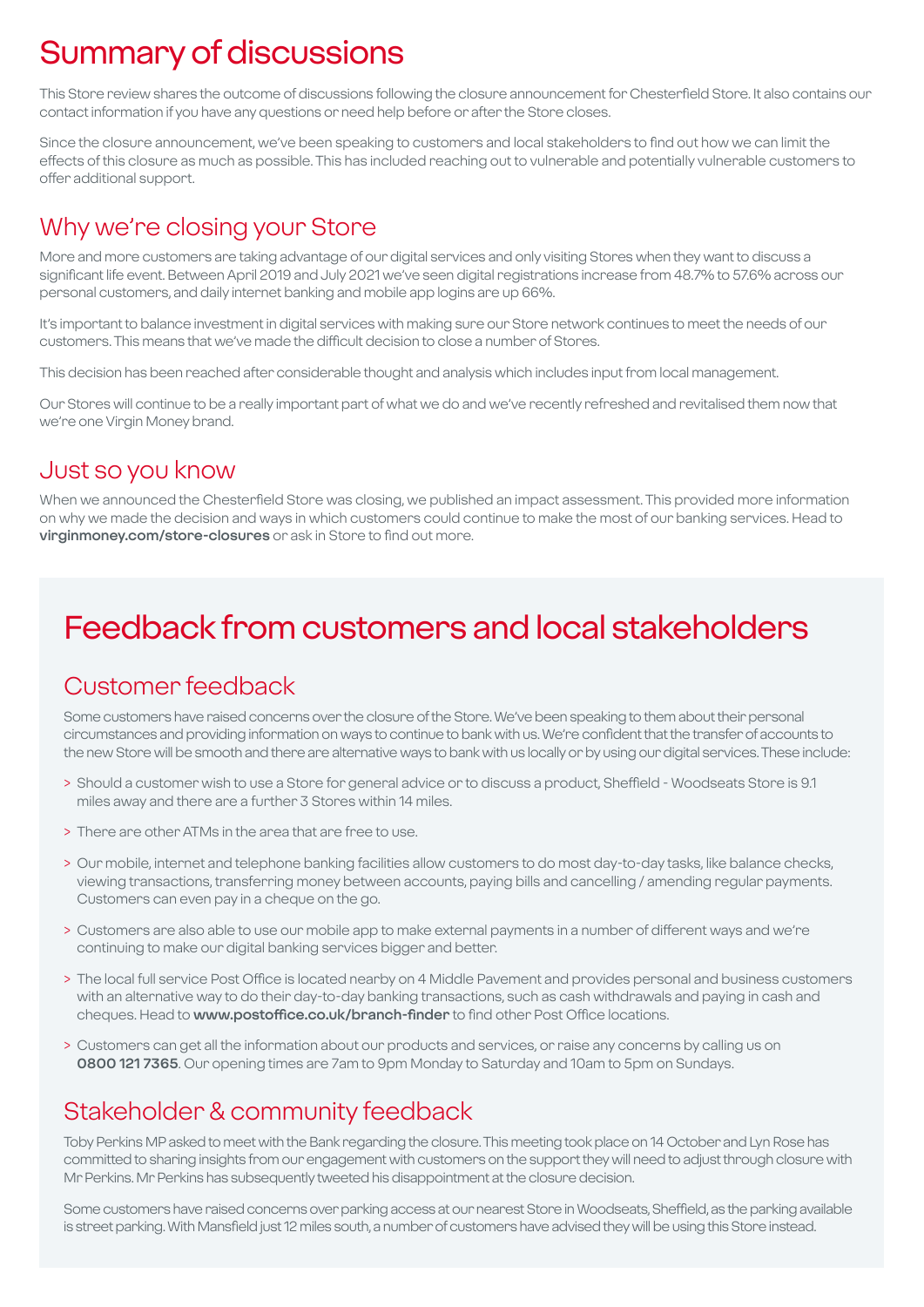### Stakeholder & community feedback continued

The local Post office is within walking distance of our Store and offers the same parking and access. Our Store Manager has contacted this Post Office to make sure they are aware of our pending closure. Details of our closure has been shared and the Post Office has confirmed they have a good stock of our paying in envelopes. During conversations with customers, many who have advised they intend to use the services of the Post Office, have advised they will use the one nearest their home. This is to save travelling into the town centre.

Our Store Manager has also contacted the local Library to ask if any support groups meet there that would benefit from additional support, but there are no requirements at present.

Our Store Manager has phoned the local Citizens Advice Centre to make them aware of our pending closure and offered information on the closure to help support our mutual customers.

### Engagement with customers and local stakeholders

| <b>Stakeholders</b>               | <b>Engagement activities</b>      | <b>Additional notes</b>                                                                                                                                                                                                                                                                                                                                                   |
|-----------------------------------|-----------------------------------|---------------------------------------------------------------------------------------------------------------------------------------------------------------------------------------------------------------------------------------------------------------------------------------------------------------------------------------------------------------------------|
| <b>Customers</b>                  | Store posters and leaflets        | Live from 30 September 2021.                                                                                                                                                                                                                                                                                                                                              |
|                                   | Closure details on our<br>website | Available at virginmoney.com/store-closures                                                                                                                                                                                                                                                                                                                               |
|                                   | <b>External media</b>             | Announcement issued to national and local media outlets.                                                                                                                                                                                                                                                                                                                  |
|                                   | <b>Direct mailing</b>             | A letter, 24-hour banking leaflet and Post Office services leaflet sent<br>on 29 September 2021. This was issued to all Store customers and<br>customers regularly using the Store.                                                                                                                                                                                       |
|                                   |                                   | The mailing included info on the Store closure and how to access<br>all the other ways to bank. This provided customers with a minimum<br>12 weeks' notice in line with the UK Finance Access to Banking<br>Standard and Financial Conduct Authority (FCA) Guidance.                                                                                                      |
|                                   | <b>Customer contact</b>           | We're contacting known vulnerable and potentially vulnerable<br>customers, to see what we can do to support their banking<br>needs after the closure. We'll talk to them about their personal<br>circumstances and ways we can help. This may include arranging a<br>meeting with the nearest Store Manager or walking the route to the<br>nearest Post Office with them. |
|                                   |                                   | All customers can attend digital banking sessions either in Store, at<br>a local library or carried out remotely when requested. The Store<br>digital banking sessions are scheduled for 29 October and<br>5 November 2021.                                                                                                                                               |
|                                   |                                   | Corporate Structured Finance and Commercial and Private<br>Relationship Managers will talk to their customers about the closure<br>and make sure they have support in place to meet their banking<br>requirements (e.g. we may be able to set up a cash delivery service<br>for some of our Business customers).                                                          |
| <b>Customer support</b><br>groups | Email                             | Email sent to local Citizens Advice Bureau on 30 September 2021.<br>Email sent to local Chamber of Commerce on 30 September 2021.<br>Email sent to Age UK local group, RNIB and FSB regional team on 30<br>September 2021.                                                                                                                                                |
| <b>Politicians</b>                | Email / letter                    | Email issued to local MP on 29 September 2021 and local<br>Councillors 30 on September 2021.                                                                                                                                                                                                                                                                              |
| Post Office                       | <b>Meetings</b>                   | Following discussions of the closure with the Post Office, they're<br>contacting the nearest three Post Office branches to each closing<br>Store. This is to make sure they're aware of the closure and supplied<br>with extra pay-in envelopes.                                                                                                                          |